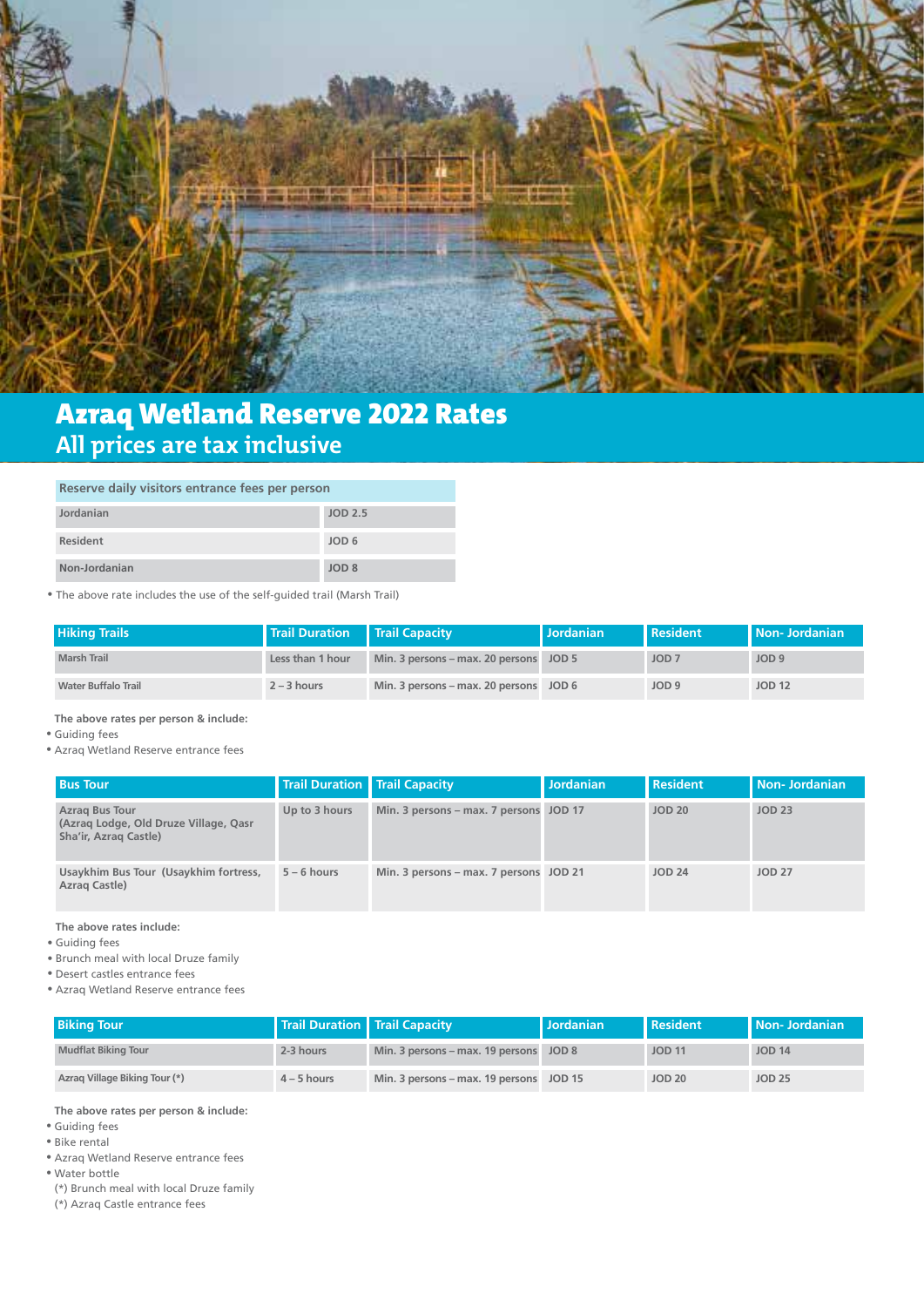| <b>Bike Rental</b> | <b>Tour Duration</b> | Price / Bike     |
|--------------------|----------------------|------------------|
| <b>Bike Rental</b> | Up to 4 hours        | JOD <sub>7</sub> |
| <b>Bike Rental</b> | 4-8 hours            | <b>JOD 15</b>    |

| <b>Accommodation</b> |               |               |                |                |
|----------------------|---------------|---------------|----------------|----------------|
| Azrag Lodge          | Single        | <b>Double</b> | <b>Triple</b>  | Quadruple      |
| Jordanian            | <b>JOD 55</b> | <b>JOD 70</b> | <b>JOD 80</b>  | <b>JOD 90</b>  |
| Resident             | <b>JOD 65</b> | <b>JOD 75</b> | <b>JOD 90</b>  | <b>JOD 105</b> |
| Non-Jordanian        | <b>JOD 75</b> | <b>JOD 85</b> | <b>JOD 100</b> | <b>JOD 115</b> |

**The above rates are per night & include:**

Reserve entrance fees •

- Breakfast meal •
- Conservation fees

### **Meeting Facilities**

| Item                 | Capacity        | Price / Day   |
|----------------------|-----------------|---------------|
| <b>Function Room</b> | Max. 35 persons | <b>JOD 70</b> |

**Available equipment include:**

One flip chart stand •

- Data show •
- Water •

| Food & Beverage                |                                                                                                                                                                                              |                       |
|--------------------------------|----------------------------------------------------------------------------------------------------------------------------------------------------------------------------------------------|-----------------------|
| <b>Item</b>                    | <b>Description</b>                                                                                                                                                                           | <b>Price / Person</b> |
| <b>Breakfast</b>               | Cucumbers & Tomatoes, Homemade Hummus or Foul, Traditional White Cheese, Local<br>Labaneh, Olives, Halaweh, one kind of Jam, Butter, Eggs (Omelet or boiled), one kind of<br>seasonal fruit. | JOD <sub>6</sub>      |
| <b>Standard Lunch / Dinner</b> | Soup, Salad, Hot and Cold Appetizers, Rice with (Meat or Chicken), Vegetarian Dish, Pasta,<br>Seasonal Fruits, Local Dessert, Mineral Water, Juice,                                          | <b>JOD 14</b>         |
| Barbeque (*)                   | Salads, Hot and Cold Appetizers, Grilled Beef and Chicken, Seasonal Fruits, Dessert, Chilled Juice,<br><b>Mineral Water.</b>                                                                 | <b>JOD 21</b>         |
| Mansaf (*)                     | Traditional Jordanian dish, made of dried cooked yoghurt with lamb meat and pickles, served<br>with soda and mineral water.                                                                  | <b>JOD 21</b>         |
| Sajyeh                         | Traditional Jordanian dish, made of chicken or beef, served with Salads, Seasonal Fruits,<br>Dessert, Chilled Juice, Mineral Water.                                                          | <b>JOD 12</b>         |
| Lunch Bag                      | 2 Sandwiches, 1 Seasonal Fruit, Mineral Water, Juice.                                                                                                                                        | JOD <sub>6</sub>      |

**(\*)** Special Meals / minimum 10 persons

| <b>Coffee Break</b>                |          |
|------------------------------------|----------|
| <b>Basic Coffee Break / Person</b> | JOD 4.00 |
| Standard Coffee Break / Person     | JOD 6.50 |
| Deluxe Coffee Break / Person       | JOD 9.00 |

#### **Notes & Information**

 $\bullet$  All bookings, including food & beverage, must be made minimum 24 hours prior to the booking date, and are subject to availability.

- Any no shows or late cancellations are subject to the Cancellation and No-Show Policy. •
- Cultural activities and Experiential tourism must be booked in advance. •
- Azraq lodge contains 16 rooms (original capacity 32 beds; extra beds or mattresses can be added with maximum capacity of 38 person per night).
- Hiking trails availability is based on guides' availability and suitable weather conditions. •
- Cultural activities can be booked on site. •
- Check-in time is at 3:00 pm / Check-out time is at 12:00 pm. •
- Every visitor must have his/her valid passport or ID card on site. •
- This is a smoke & pet free facility. •
- We discourage drinking alcohol in the reserve for cultural reasons. •
- Jordanians / Arabs are required to have a copy of the marriage certificate or family book for co-ed bookings.